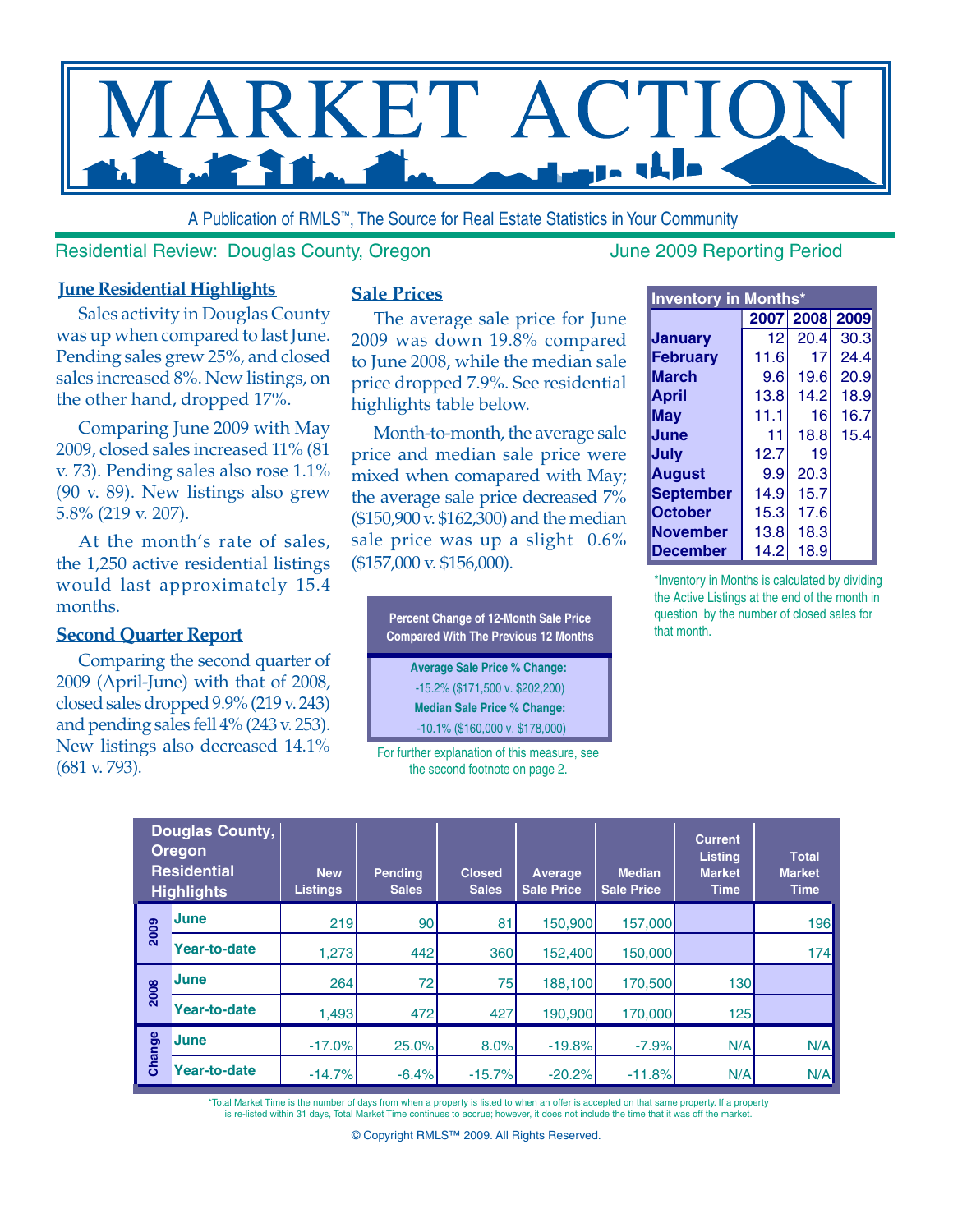# **AREa REPORT • 6/2009 Douglas County, Oregon**

|     |                                                                                                                                                                                                                                                                                                                                                                                                                                                | <b>RESIDENTIAL</b>   |                           |                           |                             |                           |                     |                           |                  |             |                      |                             |                     | <b>COMMERCIAL</b>         |                  | <b>LAND</b>                        |                     | <b>MULTIFAMILY</b>        |                         |                           |                |                           |
|-----|------------------------------------------------------------------------------------------------------------------------------------------------------------------------------------------------------------------------------------------------------------------------------------------------------------------------------------------------------------------------------------------------------------------------------------------------|----------------------|---------------------------|---------------------------|-----------------------------|---------------------------|---------------------|---------------------------|------------------|-------------|----------------------|-----------------------------|---------------------|---------------------------|------------------|------------------------------------|---------------------|---------------------------|-------------------------|---------------------------|----------------|---------------------------|
|     |                                                                                                                                                                                                                                                                                                                                                                                                                                                | <b>Current Month</b> |                           |                           | <b>Year-To-Date</b>         |                           |                     |                           |                  |             | <b>Year-To-Date</b>  |                             | <b>Year-To-Date</b> |                           | Year-To-Date     |                                    |                     |                           |                         |                           |                |                           |
|     |                                                                                                                                                                                                                                                                                                                                                                                                                                                | ctive Listings       | lew Listings <sup>3</sup> | Expired.Canceled Listings | <b>Sales 2009</b><br>ending | ending Sales 2009 v. 2008 | <b>Closed Sales</b> | <b>Average Sale Price</b> | otal Market Time | ew Listings | Sales 2009<br>ending | v.2008<br>ending Sales 2009 | <b>Closed Sales</b> | <b>Average Sale Price</b> | edian Sale Price | % $C$ hange $2$<br>Avg. Sale Price | <b>Closed Sales</b> | <b>Iverage Sale Price</b> | <b>Sales</b><br>Closed: | <b>Average Sale Price</b> | Closed Sales   | <b>Average Sale Price</b> |
| 251 | <b>NE Roseburg</b>                                                                                                                                                                                                                                                                                                                                                                                                                             | 155                  | 22                        | 14                        | 17                          | 30.8%                     | 13                  | 94,300                    | 162              | 174         | 72                   | $-2.7%$                     | 60                  | 120,500                   | 107,500          | $-34.2%$                           |                     | 1,050,000                 | 4                       | 56,400                    |                | 300,000                   |
| 252 | <b>NW Roseburg</b>                                                                                                                                                                                                                                                                                                                                                                                                                             | 122                  | 21                        | 12                        | 9                           | 50.0%                     | 7                   | 211,000                   | 160              | 129         | 41                   | 2.5%                        | 32                  | 243,300                   | 218,500          | $-6.1%$                            |                     | 525,000                   | 3                       | 156,500                   |                |                           |
| 253 | <b>SE Roseburg</b>                                                                                                                                                                                                                                                                                                                                                                                                                             | 60                   | 8                         | $\mathbf{1}$              | 5                           | 0.0%                      | 1                   | 135,000                   | 365              | 60          | 16                   | $-50.0%$                    | 13                  | 141,700                   | 138,800          | $-9.5%$                            | 1                   | 1,200,000                 |                         |                           | $\overline{2}$ | 189,500                   |
| 254 | <b>SW Roseburg</b>                                                                                                                                                                                                                                                                                                                                                                                                                             | 106                  | 21                        | 19                        | 13                          | 333.3%                    | 8                   | 169,500                   | 238              | 108         | 38                   | 46.2%                       | 31                  | 189,300                   | 180,000          | $-16.2%$                           |                     | 52,000                    | 6                       | 145,100                   |                |                           |
| 255 | Glide &<br><b>E</b> of Roseburg                                                                                                                                                                                                                                                                                                                                                                                                                | 62                   | 10                        | 5                         | -1                          | $-83.3%$                  | 5                   | 289,200                   | 70               | 65          | 13                   | $-31.6%$                    | 11                  | 254,400                   | 225,000          | 18.7%                              |                     |                           | $\overline{2}$          | 87,500                    |                |                           |
| 256 | Sutherlin/<br><b>Oakland Area</b>                                                                                                                                                                                                                                                                                                                                                                                                              | 158                  | 28                        | 14                        | 10                          | 66.7%                     | 12                  | 170,100                   | 161              | 164         | 51                   | $-1.9%$                     | 41                  | 144,200                   | 141,000          | $-12.3%$                           |                     |                           | 4                       | 61,100                    | 4              | 202,500                   |
| 257 | Winstong &<br><b>SW of Roseburg</b>                                                                                                                                                                                                                                                                                                                                                                                                            | 110                  | 17                        | 14                        | $\overline{4}$              | $-50.0%$                  | 5                   | 163,800                   | 315              | 100         | 43                   | $-28.3%$                    | 33                  | 168,400                   | 175,000          | 0.5%                               |                     |                           | 4                       | 105,500                   |                | 146,500                   |
| 258 | <b>Myrtle Creek &amp;</b><br><b>S/SE of Roseburg</b>                                                                                                                                                                                                                                                                                                                                                                                           | 160                  | 29                        | 19                        | 13                          | 85.7%                     | 11                  | 126,000                   | 292              | 177         | 65                   | $-7.1%$                     | 51                  | 137,700                   | 135,000          | $-11.3%$                           | $\overline{2}$      | 150,000                   | 4                       | 53,100                    |                |                           |
| 259 | <b>Green District</b>                                                                                                                                                                                                                                                                                                                                                                                                                          | 111                  | 25                        | 13                        | 5                           | $-50.0%$                  | 5                   | 172,500                   | 268              | 125         | 47                   | $-16.1%$                    | 43                  | 130,100                   | 145,000          | $-13.2%$                           |                     |                           | $\overline{2}$          | 50,500                    |                |                           |
|     | <b>North Douglas</b><br><b>County</b>                                                                                                                                                                                                                                                                                                                                                                                                          | 206                  | 38                        | 24                        | 13                          | 62.5%                     | 14                  | 105,100                   | 142              | 171         | 56                   | 30.2%                       | 45                  | 116,700                   | 115,000          | $-33.4%$                           |                     |                           | 5                       | 123,800                   |                |                           |
|     | <b>Grand Total</b>                                                                                                                                                                                                                                                                                                                                                                                                                             | 1,250                | 219                       | 135                       | 90                          | 25.0%                     | 81                  | 150,900                   | 196              | 1,273       | 442                  | $-6.4%$                     | 360                 | 152,400                   | 150,000          | $-15.2$                            | 6                   | 521,200                   | 34                      | 98,200                    | 8              | 204,400                   |
|     | <sup>1</sup> Percent change in number of pending sales this year compared to last year. The Current Month section compares June 2009 with June 2008. The Y<br>To-Date section compares year-to-date statistics from June 2009 with year-to-date statistics from June 2008.<br><sup>2</sup> % Change is based on a comparison of the rolling average sale price for the last 12 months (7/1/08-6/30/09) with 12 months before (7/1/07-6/30/08). |                      |                           |                           |                             |                           |                     |                           |                  |             |                      |                             |                     |                           |                  |                                    |                     |                           |                         |                           |                |                           |
|     | <sup>3</sup> As of October 2007, the way that New Listing data is generated has changed to ensure accuracy.                                                                                                                                                                                                                                                                                                                                    |                      |                           |                           |                             |                           |                     |                           |                  |             |                      |                             |                     |                           |                  |                                    |                     |                           |                         |                           |                |                           |
|     | 4 Total Market Time is the number of days from when a property is listed to when an offer is accepted on that same property. If a property is re-listed w<br>31 days, Total Market Time continues to accrue; however, it does not include the time that it was off the market.                                                                                                                                                                 |                      |                           |                           |                             |                           |                     |                           |                  |             |                      |                             |                     |                           |                  |                                    |                     |                           |                         |                           |                |                           |

4 Total Market Time is the number of days from when a property is listed to when an offer is accepted on that same property. If a property is re-listed within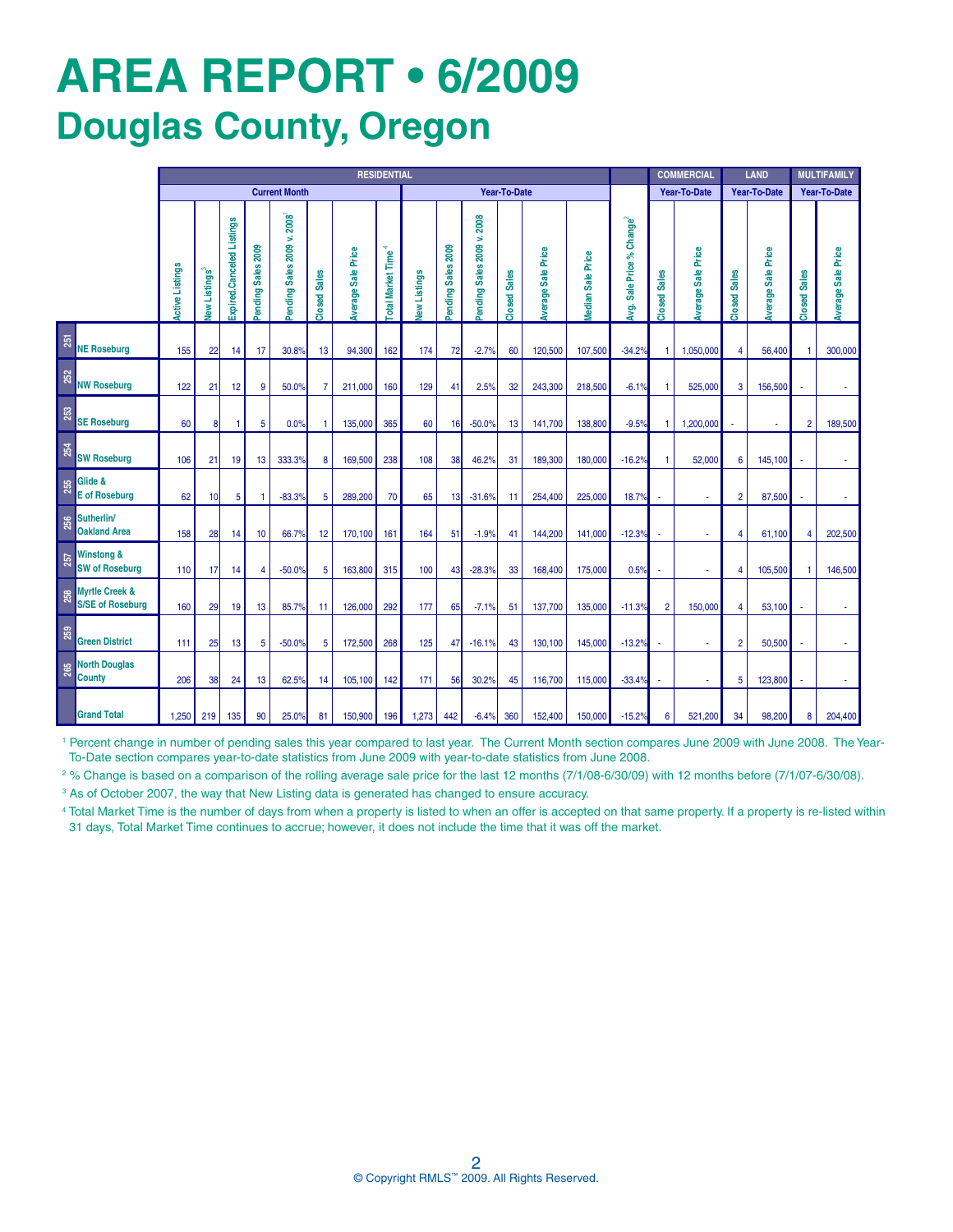

#### **ACTIVE RESIDENTIAL LISTINGS**

#### **DOUGLAS COUNTY, OR**

*This graph shows the active residential listings over the past three calendar years in Douglas County, Oregon.*

# **NEW LISTINGS DOUGLAS COUNTY, OR** *This graph shows the new residential listings over the past three calendar years in Douglas County, Oregon.*





### **PENDING LISTINGS DOUGLAS COUNTY, OR**

*This graph represents monthly accepted offers over the past three calendar years in Douglas County, Oregon.*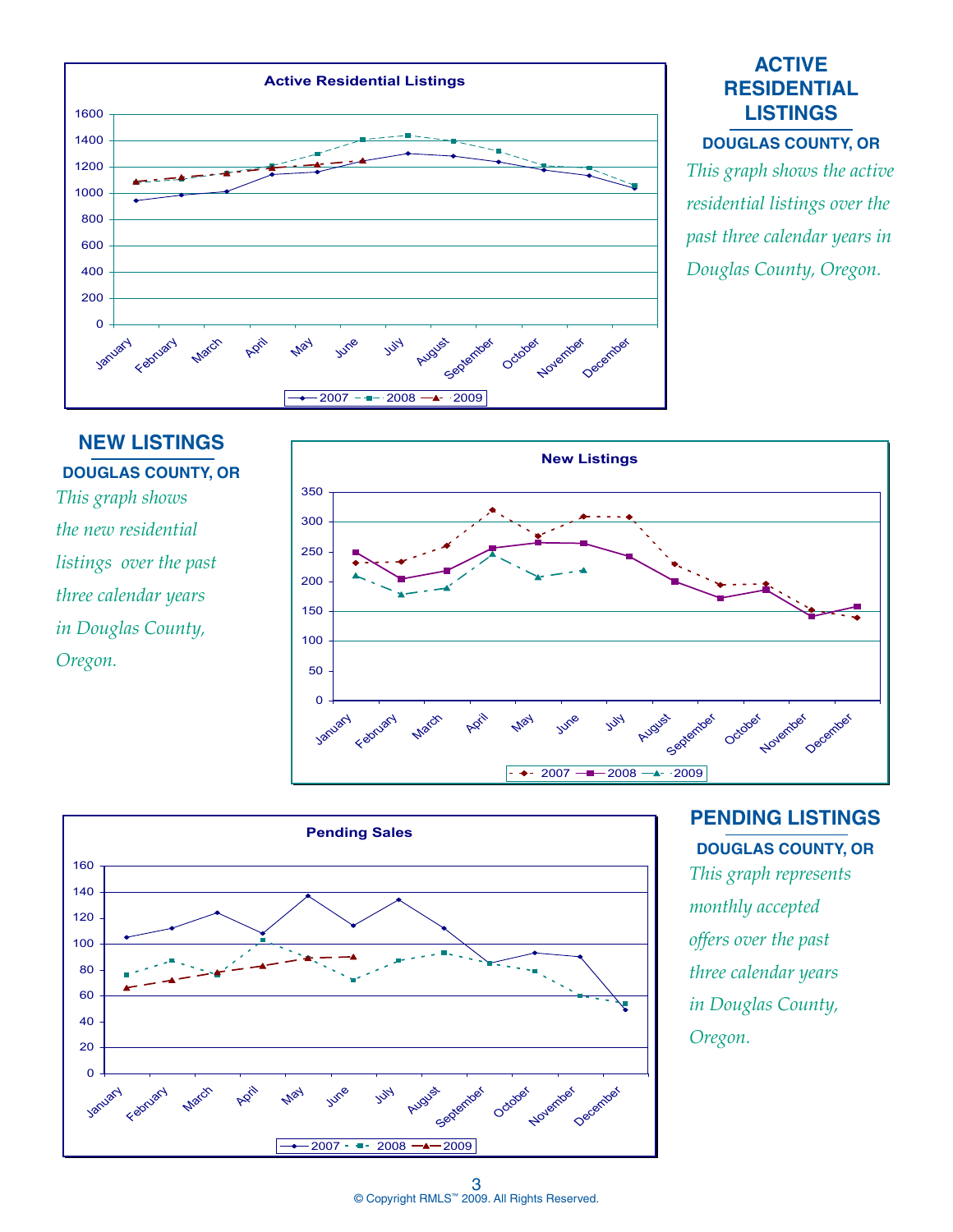# *This graph shows the closed sales over the past three calendar years in Douglas County, Oregon.* **CLOSED SALES DOUGLAS COUNTY, OR**



*This graph represents the average sale price for all homes sold in Douglas* 

**AVERAGE SALE PRICE DOUGLAS COUNTY, OR**

*County, Oregon.*

Average Sale Price \$300,000 \$250,000 \$200,000 W \$150,000 \$100,000 \$50,000 \$- Jun<sup>-09</sup> Jun-00 Dec-00 Dec-99 Dec-01 Jun-01 Lin<sub>c</sub>y Dec-07 Jun-04 Dec-04 **Avril** 25  $\delta^{\circ}$ Jun-0ec-02 Jun-08c 23  $\mathcal{C}_{\mathcal{O}}$ Jun-0<sup>8</sup> 08 vn<sup>0</sup> Oes Average Sale Price